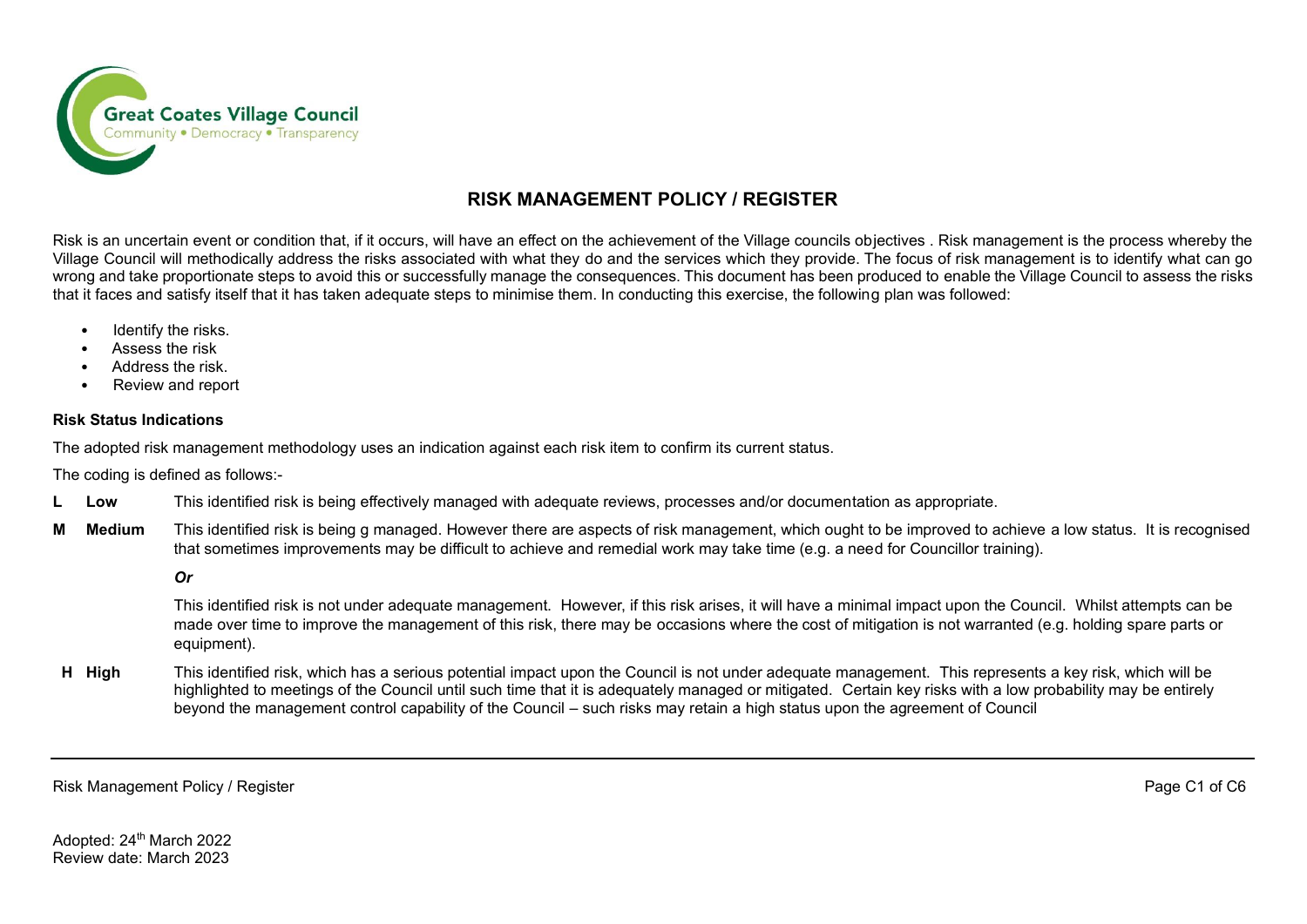| <b>Subject</b>                                                 | Risk(s) Identified                                                                                           | H/M/L       | <b>Control of Risk</b>                                                                                                                                                                                                                                                                                                                                                                                                                                                                                                                                                                                                                             | <b>Review/Assess/Revise</b>                                                                                                                                                                      | Responsible   |
|----------------------------------------------------------------|--------------------------------------------------------------------------------------------------------------|-------------|----------------------------------------------------------------------------------------------------------------------------------------------------------------------------------------------------------------------------------------------------------------------------------------------------------------------------------------------------------------------------------------------------------------------------------------------------------------------------------------------------------------------------------------------------------------------------------------------------------------------------------------------------|--------------------------------------------------------------------------------------------------------------------------------------------------------------------------------------------------|---------------|
| <b>Business</b><br>Continuity                                  | Risk of Council not being<br>able to continue its business<br>due to an unexpected or<br>tragic circumstance | Г           | All files and recent records are kept at the Clerk's home.<br>The Clerk makes regular back-ups of files to Microsoft<br>Cloud back up service and every three months onto a<br>USB held by the Chair.<br>Business Continuity Plan available.<br>In the event of the Clerk being indisposed the Chairman to<br>contact LCCA for advice.                                                                                                                                                                                                                                                                                                             | Existing procedures adequate.<br>Review annually                                                                                                                                                 | Clerk / Chair |
| Precept                                                        | Adequacy of precept<br>Requirements not submitted<br>to NELC Amount not<br>received by NELC                  | L<br>L<br>L | The Council reviews the Precept requirement annually at<br>the December meeting, reviews the presented budget<br>update information including actual position and projected<br>position to year end and estimated figures for the next<br>financial year. With this information the Council then<br>agrees the amounts set for the specific budget headings<br>for the following year, the total of which is resolved to be<br>the precept amount to be requested from NELC.<br>This figure is submitted by the Clerk in writing to NELC<br>and informs Council and confirms receipt when the monies<br>are received (normally April and October). | Existing procedure adequate.                                                                                                                                                                     | Clerk/Council |
| Annual<br>Governance<br>and<br>Accountability<br>Return (AGAR) | Not submitted within time<br>limits                                                                          | L.          | AGAR is completed and signed by the Chair and the<br>Internal Auditor. It is then checked and sent on to the<br>External Auditor within time limit. Clerk prepares a timetable<br>for submission to be presented at the April meeting.                                                                                                                                                                                                                                                                                                                                                                                                             | Existing procedures adequate.                                                                                                                                                                    | Clerk/Chair   |
| Financial<br>records                                           | Inadequate records<br><b>Financial irregularities</b>                                                        | L<br>L      | The Council has Financial Regulations that set out the<br>requirements                                                                                                                                                                                                                                                                                                                                                                                                                                                                                                                                                                             | Existing procedure adequate. Review<br>the Financial Regulations annually                                                                                                                        | Clerk/Council |
| Bank and<br>banking                                            | Inadequate checks<br><b>Bank mistakes</b><br>Loss Charges                                                    | L<br>L<br>L | The Council has Financial Regulations that set out the<br>requirements for banking, cheques and reconciliation of<br>accounts. The Clerk reviews the Councils banking<br>arrangements regularly                                                                                                                                                                                                                                                                                                                                                                                                                                                    | Existing procedure adequate. Review<br>the Financial Regulations annually and<br>bank signatory list annually especially<br>after an AGM and an election.<br>Monitor the bank statements Monthly | <b>Clerk</b>  |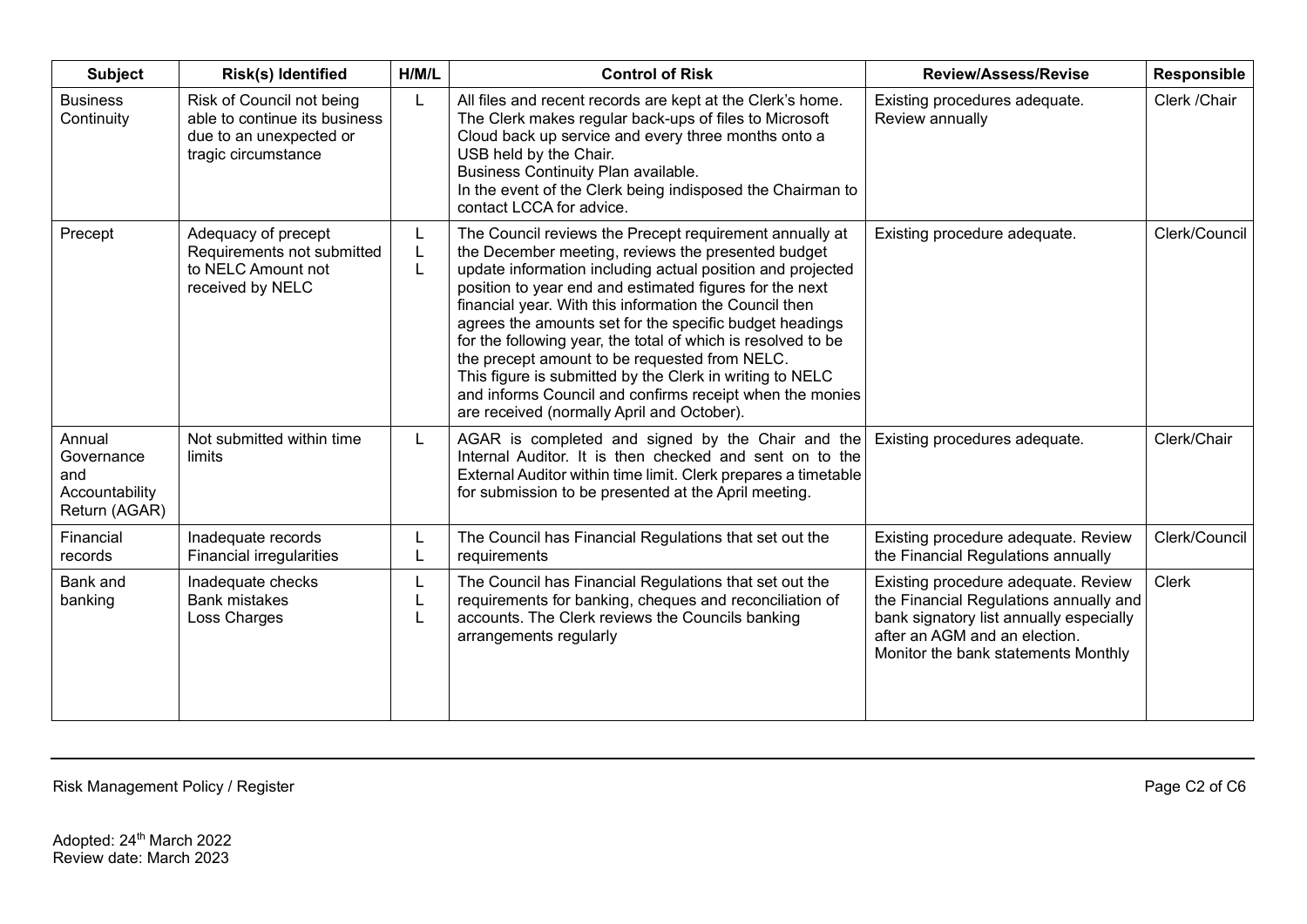| <b>Subject</b>                                | Risk(s) Identified                                                                               | H/M/L  | <b>Control of Risk</b>                                                                                                                                                                                                                                                                                                                                                                                                                                                             | <b>Review/Assess/Revise</b>                                                                                                                                      | Responsible   |
|-----------------------------------------------|--------------------------------------------------------------------------------------------------|--------|------------------------------------------------------------------------------------------------------------------------------------------------------------------------------------------------------------------------------------------------------------------------------------------------------------------------------------------------------------------------------------------------------------------------------------------------------------------------------------|------------------------------------------------------------------------------------------------------------------------------------------------------------------|---------------|
| Paypal                                        | Loss through theft or<br>dishonesty                                                              | L      | All payments received via Paypal are transferred to the<br>Councils current account within seven days.<br>Details of payments and transfers reported to Council<br>through Financial Report monthly.                                                                                                                                                                                                                                                                               | Existing procedures adequate.<br>Review the financial regulations<br>annually.<br>Monitor statements monthly                                                     |               |
| Cash                                          | Loss through theft or<br>dishonesty                                                              | L.     | The Council has Financial Regulations that set out the<br>requirements. Cash received is banked within 3 banking<br>days. A petty cash float is held limited to £250. The<br>Council's insurance policy has a Fidelity Guarantee.                                                                                                                                                                                                                                                  | Existing procedure adequate. Review<br>the Financial Regulations annually.<br>Ensure Fidelity Insurance is adequate.                                             | Clerk/Council |
| Reporting and<br>Auditing                     | Information communication<br>compliance                                                          | L<br>M | A budget monitoring statement is produced before each<br>Council meeting with the agenda and discussed and<br>approved at the meeting.<br>A full list of payments made, receipts and payments to be<br>made is provided at the meeting and the financial records<br>including a breakdown of receipts and payments balanced<br>against the bank statement are presented and checked by<br>a Councillor at each meeting.<br>Council should regularly audit internal control systems | Existing communication and reporting<br>procedures adequate.<br>Council annually to appoint 2<br>Councillors to check internal controls<br>and financial records | Clerk/Council |
| Direct costs<br>Overhead<br>expenses<br>Debts | Goods not supplied but<br>billed<br>Incorrect invoicing<br>Incorrect payments<br>Unpaid invoices | L<br>L | The Council has Financial Regulations that set out the<br>requirements. Prior to each Council meeting the list of<br>invoices awaiting approval is sent electronically to<br>Councillors, Council then approves the list of requests for<br>payment. . Unpaid invoices to the Council are pursued<br>and where possible payment is obtained in advance.                                                                                                                            | Existing procedure adequate.<br>Review the Financial Regulations<br>when necessary                                                                               | Clerk/Council |
| Best value<br>accountability                  | Work awarded incorrectly<br>Overspend on services                                                | L<br>M | As per Financial Regulations normal Village Council<br>practice would be to seek, if possible, more than one<br>quotation for any substantial work required to be<br>undertaken or goods. For major contract services, formal<br>competitive tenders would be sought.<br>If a problem is encountered with a contract the Clerk<br>would investigate the situation, check the quotation/tender,<br>research the problem and report to Council.                                      | Existing procedure adequate.<br><b>Review Financial Regulations</b><br>regularly.                                                                                | Clerk/Council |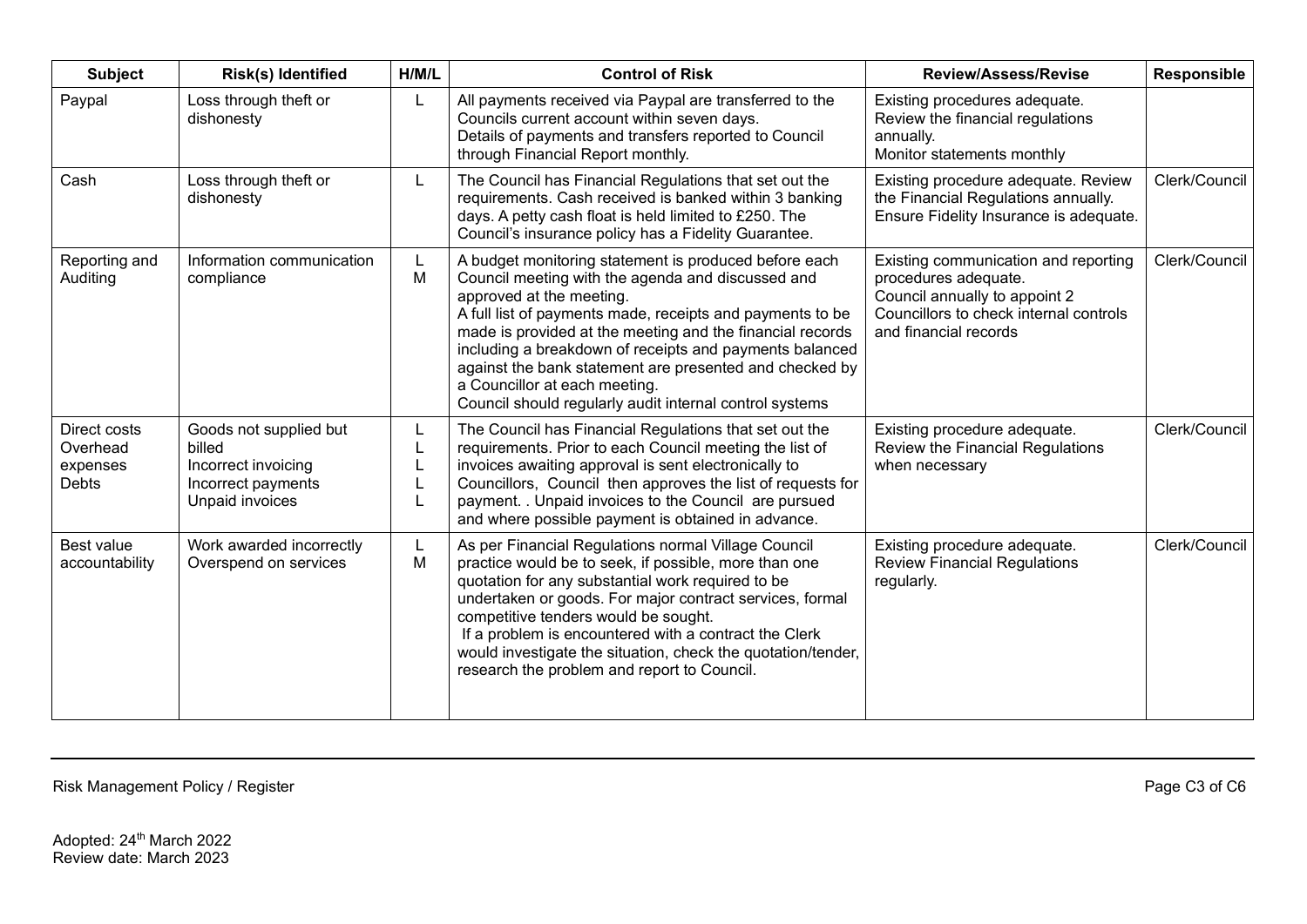| <b>Subject</b>                                   | Risk(s) Identified                                                                                                                                              | H/M/L   | <b>Control of Risk</b>                                                                                                                                                                                                                                                                                                                                                                     | <b>Review/Assess/Revise</b>                                                                                                                                                                                                                    | Responsible   |
|--------------------------------------------------|-----------------------------------------------------------------------------------------------------------------------------------------------------------------|---------|--------------------------------------------------------------------------------------------------------------------------------------------------------------------------------------------------------------------------------------------------------------------------------------------------------------------------------------------------------------------------------------------|------------------------------------------------------------------------------------------------------------------------------------------------------------------------------------------------------------------------------------------------|---------------|
| Salaries and<br>associated<br>costs              | Salary paid incorrectly<br>Wrong hours paid<br>Wrong rate paid<br>Wrong deductions of NI or<br>Tax<br>Unpaid Tax & NI<br>contributions to the Inland<br>Revenue |         | The Village Council authorises the appointment of all<br>employees at Council meetings. Salary rates are<br>assessed annually by the Council and applied on 1st April<br>each year. Salary is paid monthly by BACS. The Tax and<br>NI contributions are calculated by the payroll company.<br>All Tax and NI payments are submitted in the Inland<br>Revenue Annual Return.                | Existing appointment and payment<br>system is adequate.                                                                                                                                                                                        | Clerk/Council |
| Clerk/Other<br>workers<br>(voluntary/<br>casual) | Loss of Clerk<br>Fraud                                                                                                                                          | L       | The Village Council has sufficient reserves to enable<br>training for the CiLCA qualification in the event of the Clerk<br>resigning. The requirements of the Fidelity Guarantee<br>insurance to be adhered to with regards to Fraud. The<br>Clerk should be provided with relevant training, reference<br>books, access to assistance and legal advice required to<br>undertake the role. | Include in financial statement when<br>setting precept. Existing procedure<br>adequate. Purchase reference books<br>where necessary. Membership of the<br>SLCC. Monitor working conditions,<br>safety requirements and insurance<br>regularly. | Clerk/Council |
| Legal powers                                     | Illegal activity or payments                                                                                                                                    | L       | All activity and payments within the powers of the Village<br>Council to be resolved and minuted at Full Village Council<br>Meetings.                                                                                                                                                                                                                                                      | All activities and payments minuted.                                                                                                                                                                                                           | Clerk/Council |
| Council records<br>- paper                       | Loss through: theft<br>fire damage                                                                                                                              | L.<br>M | The Village Council records are stored at the home of the<br>Clerk. Records include historical correspondence, minute<br>books and copies, documents for ownership of property,<br>records such as personnel, insurance, salaries etc.<br>Electronic copies of all correspondence is kept.                                                                                                 | Damage (apart from fire) and theft is<br>unlikely and so provision adequate.<br>Deeds/leases copied and deposited<br>off-site                                                                                                                  | <b>Clerk</b>  |
| Council records<br>- electronic                  | Loss through: Theft,<br>fire,<br>damage<br>Corruption of computer                                                                                               | L.<br>M | The Village Council's electronic records are stored on a<br>Council computer at the Clerk's home. Files are reconciled<br>on a live basis to a Microsoft Cloud backup service and<br>every three months onto a USB drive held by the Chair.                                                                                                                                                | Existing procedure adequate.                                                                                                                                                                                                                   | <b>Clerk</b>  |
| Insurance                                        | Adequacy<br>Cost<br>Compliance<br><b>Fidelity Guarantee</b>                                                                                                     | L<br>M  | An annual review is undertaken (before the time of the<br>policy renewal) of all insurance arrangements in place.<br>Employers and Employee liability insurance is a necessity<br>and must be paid for. Ensure compliance measures are in<br>place. Ensure Fidelity checks are in place.                                                                                                   | Existing procedure adequate. Review<br>insurance provision annually. Review<br>of compliance.                                                                                                                                                  | <b>Clerk</b>  |
|                                                  |                                                                                                                                                                 |         |                                                                                                                                                                                                                                                                                                                                                                                            |                                                                                                                                                                                                                                                |               |

Risk Management Policy / Register extending the control of C6 page C4 of C6 page C4 of C6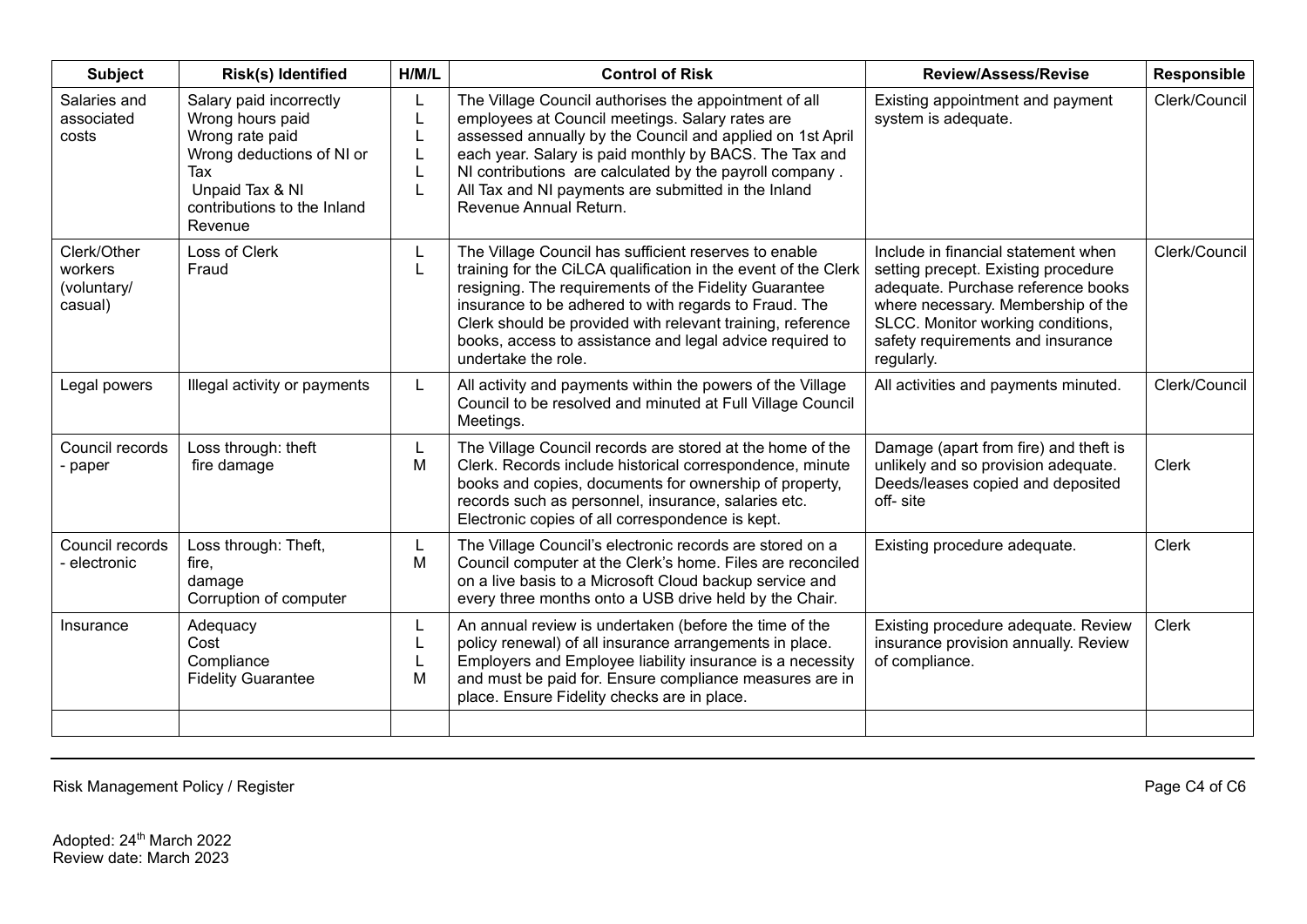| <b>Subject</b>                                             | <b>Risk(s) Identified</b>                                       | H/M/L   | <b>Control of Risk</b>                                                                                                                                                                                                                                                                                                              | <b>Review/Assess/Revise</b>                                                                                                                                                    | Responsible   |
|------------------------------------------------------------|-----------------------------------------------------------------|---------|-------------------------------------------------------------------------------------------------------------------------------------------------------------------------------------------------------------------------------------------------------------------------------------------------------------------------------------|--------------------------------------------------------------------------------------------------------------------------------------------------------------------------------|---------------|
| Data protection                                            | <b>Policy Provision</b>                                         | L       | The Council is registered with the Information<br>Commissioner's Office and complies with GDPR<br>regulations. Only personal data for lawful purposes is<br>stored.                                                                                                                                                                 | Ensure annual renewal of registration<br>and data protection policy.                                                                                                           | <b>Clerk</b>  |
| Freedom of<br><b>Information Act</b>                       | <b>Policy Provision</b>                                         | L.      | The Council has a model publication scheme for Local<br>Councils in place. The Council is able to request a fee for<br>any information requested to cover the cost of<br>consumables and the clerk's time.                                                                                                                          | Monitor and report any impacts of<br>requests made under the FOI Act.                                                                                                          | Clerk/Council |
| Meeting location                                           | Adequacy<br>Health & Safety                                     | L<br>M  | The Village Council Meetings are held at the Village Hall.<br>The premises and the facilities are considered to be<br>adequate for the Clerk, Councillors and Public who attend<br>from Health & Safety and comfort aspects.                                                                                                        | Existing Health & Safety Policy, Village<br>Hall Risk Assessment and Fire Safety<br>Assessment are reviewed annually.<br>Weekly risk assessment is undertaken<br>by the Clerk. | Clerk/Council |
| <b>Noticeboards</b>                                        | Risk/damage/injury to third<br>parties Road side safety         | L.<br>L | Village Council has three notice boards sited around the<br>Village. All locations have approval by relevant parties,<br>insurance cover, inspected regularly by the Clerk - any<br>repairs/maintenance requirements brought to the attention<br>of the Village Council. Keys held by the Clerk.                                    | Existing procedure adequate.                                                                                                                                                   | <b>Clerk</b>  |
| <b>Defibrillators</b>                                      | Access, damage and<br>functionality                             | H       | Village Council have two defibrillators. Clerk checks both<br>monthly to ensure access, functionality and pads within<br>date.                                                                                                                                                                                                      | Existing procedure adequate                                                                                                                                                    | <b>Clerk</b>  |
| Minutes,<br>Agendas,<br>Notices,<br>Statutory<br>Documents | Accuracy and legality<br><b>Business conduct</b>                | L<br>L  | Minutes and agenda are produced in the prescribed<br>method by the Clerk and adhere to the legal requirements<br>Minutes are approved and signed at the next Council<br>meeting. Minutes and agenda are displayed according to<br>the legal requirements. Business conducted at Council<br>meetings should be managed by the Chair. | Existing procedure adequate.<br>Guidance/training to Chair should be<br>given (if required).<br>Members to adhere to Code of<br>Conduct                                        | Clerk/Council |
| <b>Members</b><br>interests                                | Conflict of interest<br><b>Register of Members</b><br>interests | М<br>M  | Councillors have a duty to declare any interests at the<br>start of the meeting. Register of Members Interest forms to<br>be reviewed annually by Councillors.                                                                                                                                                                      | Existing procedure adequate.<br>Members to take responsibility to<br>update the Register.                                                                                      | Clerk/Council |